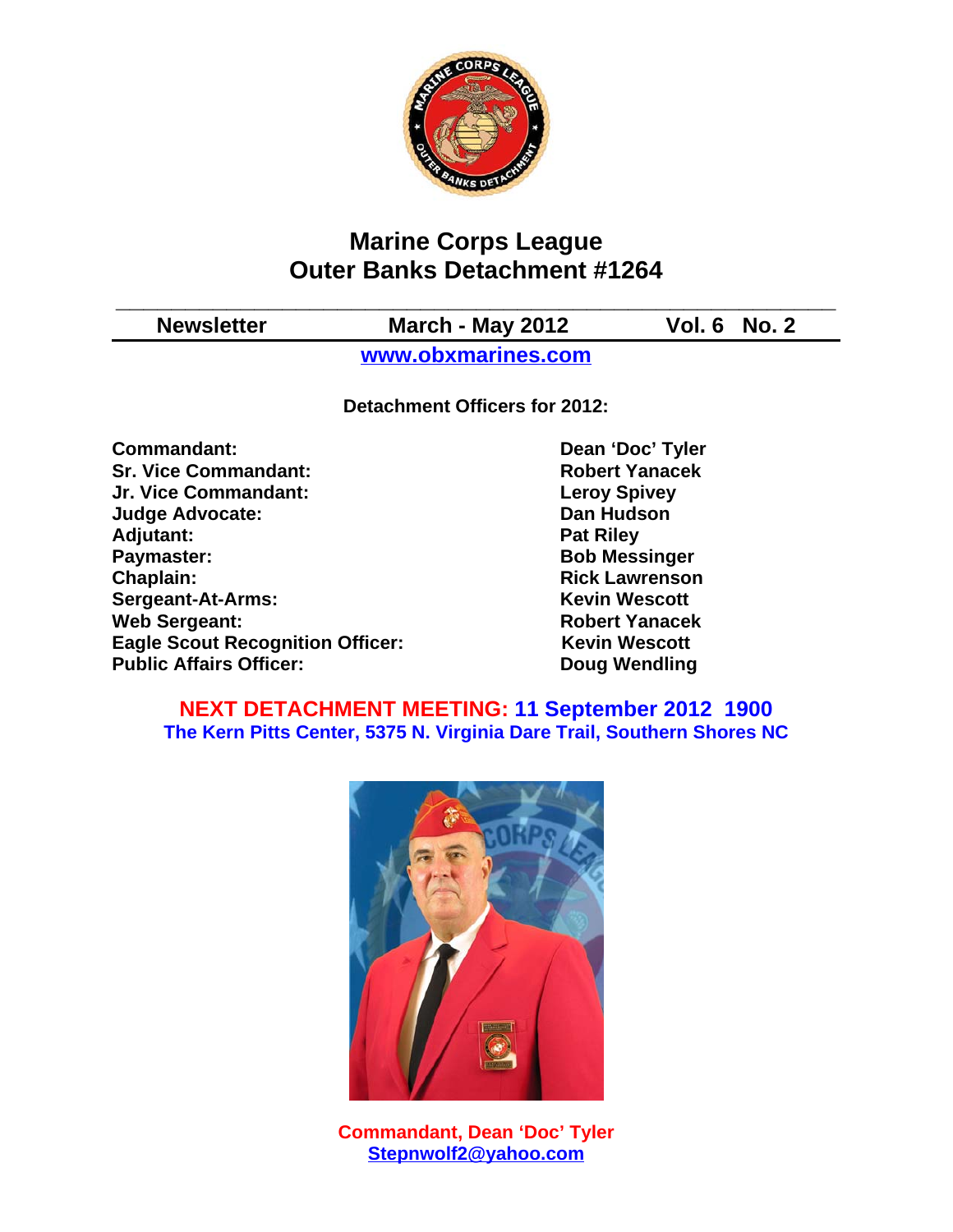# **Current Intel:**

#### **Check your Detachment Website OFTEN: www.obxmarines.com**

#### **March:**

**13 March New Member: Steven Gillis 17 March Belk 2012 Charity Sale began. 18 March Seven (7) members participated in the annual Kelly's St. Patrick's Day Parade. Prayer Lamp lit for member Gary Felder, Buxton.**

### **April:**

**21 April – Belk 2012 Charity Sale concluded. Twelve (12) Detachment members volunteered to work the 8 assigned dates and final sale day! Member Dennis Thompson worked 20+ hours! Very fine means of income for the Detachment and resulted in \$1,500+ funds being available for Detachment use in support of local veterans and other community services.**

### **May:**

**5 May – Detachment Picnic/Meeting 20 + members/guests enjoyed a brief meeting and very nice picnic at the final get together before tourist season begins.**

# **Please keep Marines Gary Felder and Tim Gregory in your prayers!**

**Once a Marine, ALWAYS a Marine…**



**Pay your dues promptly to continue receiving your Marine Corps League benefits… Unsure if/when your membership renewal is due? Contact Bob Messinger, Paymaster at messinger.b@obxmarines.com**

**Member Businesses: We would like to place a link for any member business on our web site. Please send info to Robert Yanacek, our web sergeant, at webmaster@obxmarines.com. Support member's business if at all possible…**